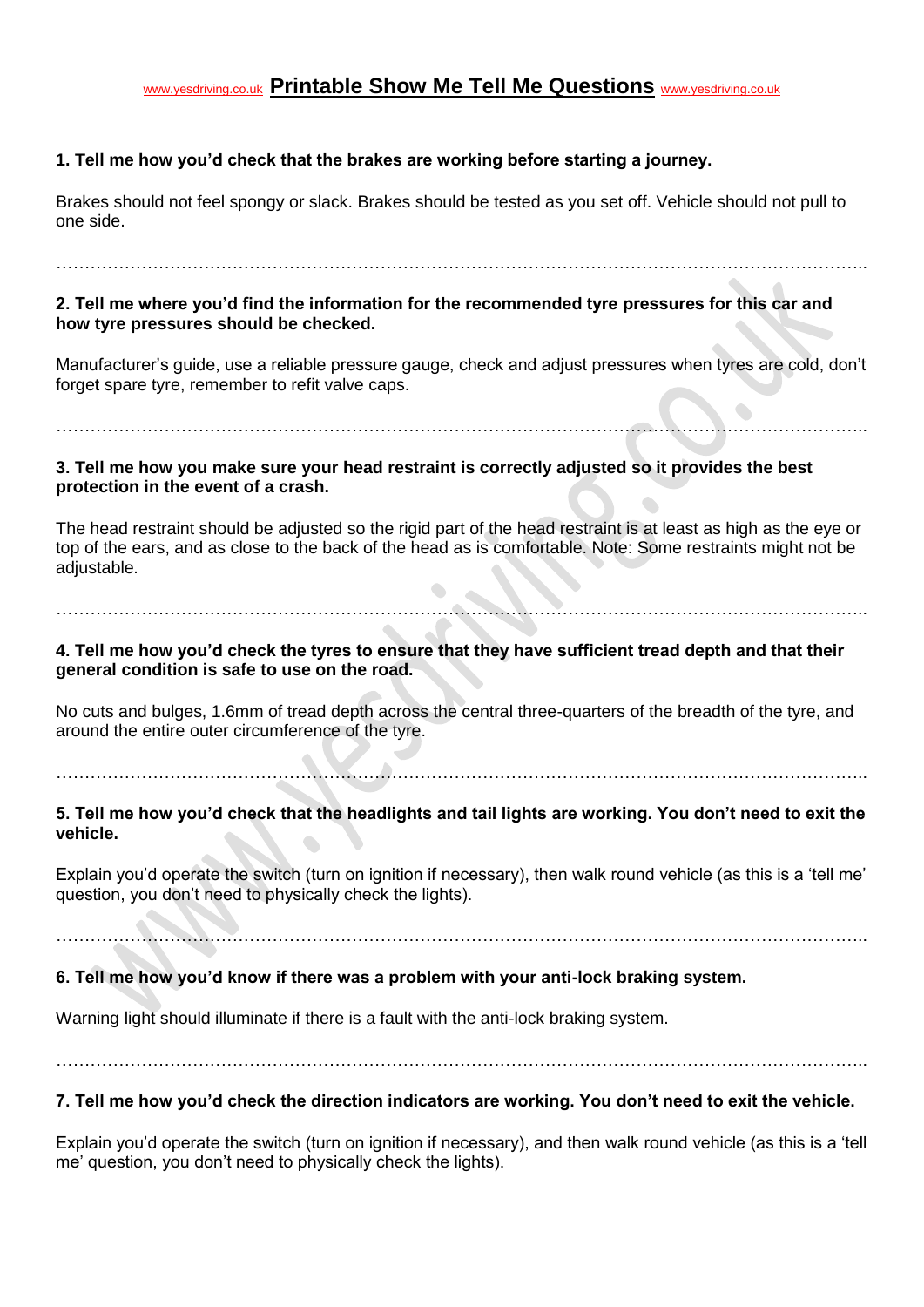## **8. Tell me how you'd check the brake lights are working on this car.**

Explain you'd operate the brake pedal, make use of reflections in windows or doors, or ask someone to help.

……………………………………………………………………………………………………………………………..

#### **9. Tell me how you'd check the power-assisted steering is working before starting a journey.**

If the steering becomes heavy, the system may not be working properly. Before starting a journey, 2 simple checks can be made.

Gentle pressure on the steering wheel, maintained while the engine is started, should result in a slight but noticeable movement as the system begins to operate. Alternatively turning the steering wheel just after moving off will give an immediate indication that the power assistance is functioning.

**10. Tell me how you'd switch on the rear fog light(s) and explain when you'd use it/them. You don't need to exit the vehicle.**

……………………………………………………………………………………………………………………………..

Operate switch (turn on dipped headlights and ignition if necessary). Check warning light is on. Explain that you would use them if visibility is reduced to below 100m.

# ……………………………………………………………………………………………………………………………..

**11. Tell me how you switch your headlight from dipped to main beam and explain how you'd know the main beam is on.**

Operate switch (with ignition or engine on if necessary), check with main beam warning light.

……………………………………………………………………………………………………………………………..

#### **12. Open the bonnet and tell me how you'd check that the engine has sufficient oil.**

Identify dipstick/oil level indicator, describe check of oil level against the minimum and maximum markers.

……………………………………………………………………………………………………………………………..

#### **13. Open the bonnet and tell me how you'd check that the engine has sufficient engine coolant.**

Identify high and low level markings on header tank where fitted or radiator filler cap, and describe how to top up to correct level.

……………………………………………………………………………………………………………………………..

## **14. Open the bonnet and tell me how you'd check that you have a safe level of hydraulic brake fluid.**

Identify reservoir, check level against high and low markings.

……………………………………………………………………………………………………………………………..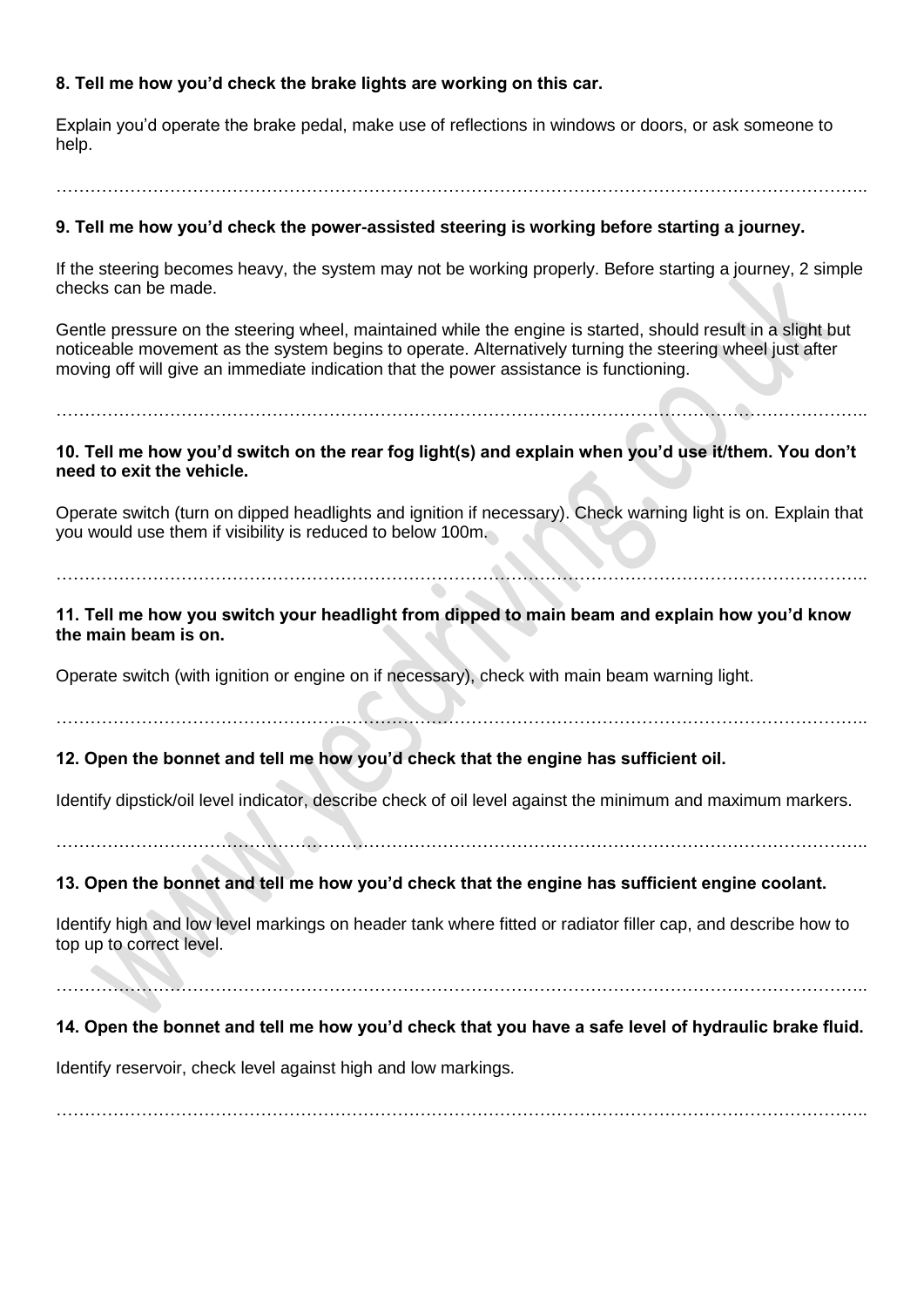- 1. When it's safe to do so, can you show me how you wash and clean the rear windscreen?
- 2. When it's safe to do so, can you show me how you wash and clean the front windscreen?



3. When it's safe to do so, can you show me how you'd switch on your dipped headlights?



4. When it's safe to do so, can you show me how you'd set the rear demister?



- 5. When it's safe to do so, can you show me how you'd demist the front windscreen?
- 6. When it's safe to do so, can you show me how you'd operate the horn?